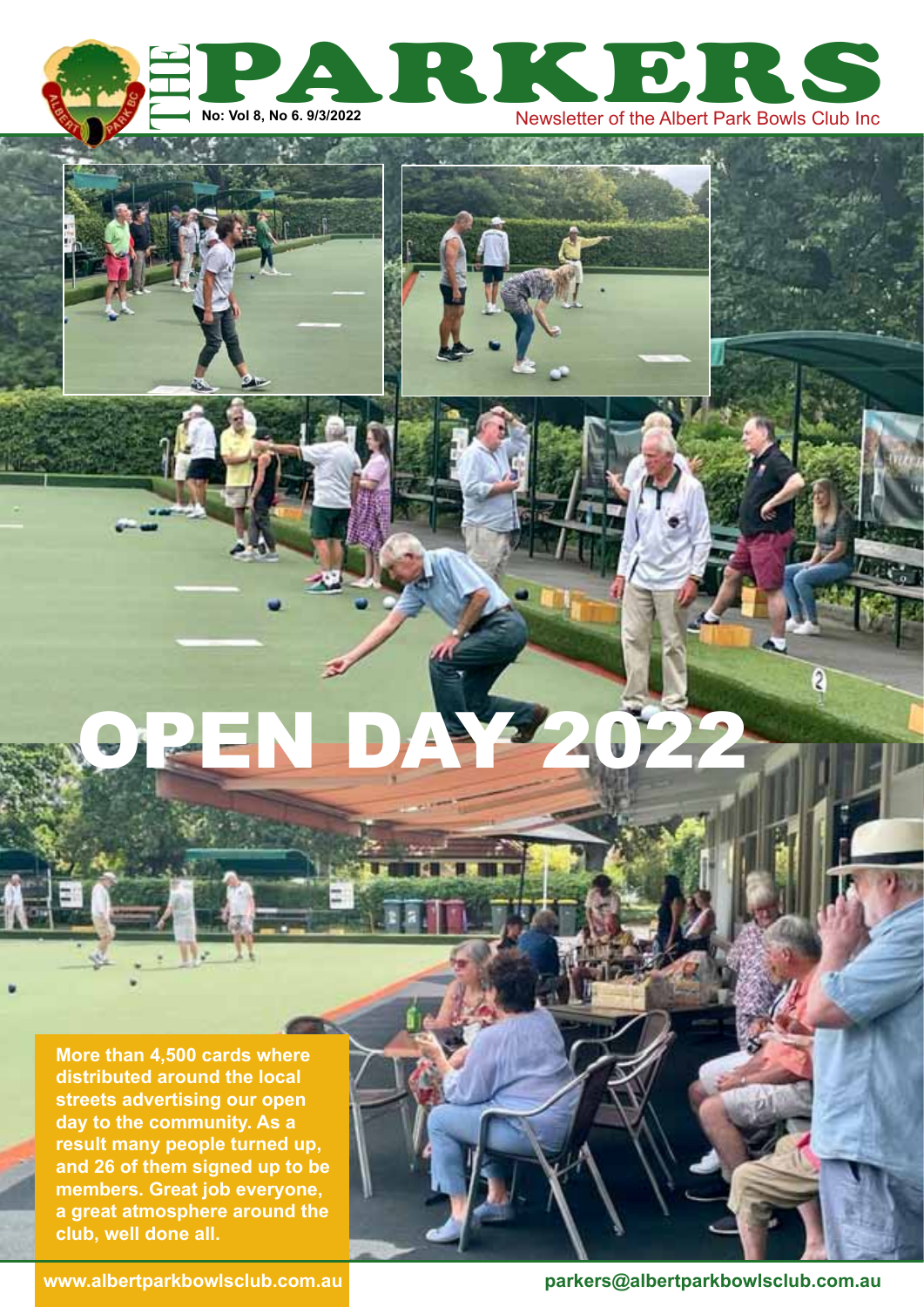# THE PARKERS What the Board discussed Club Championships

## **Finals results so far:**

**Club Singles Champion:** Mark Solonsch (r/u: Rob Huddle)

**Ladies' Singles Champion:** Margot Keenan (r/u: Kerry Cavanagh)

**Club Minor Champion:** Tim Smith (r/u: Ray James)

**Club Novice Champion:** John Matthews (r/u: Max Tritton)

**Club Proportional Champion:** Rob Huddle (r/u: Max Tritton)

**President's Handicap Champion:** Graham Atkins (r/u: Don McGregor)

**Club Junior Champion:**  Jonathan Hatzivlastou (r/u: Elih Durrant)

### **Ladies' Pairs**

**Champions:** Carole Rafferty, Margot Keenan (r/u: Janine Kibblewhite, Lindsay Chaloner)

#### **Mixed Pairs Champions:** Carole Rafferty & Mark Killen (r/u Wayne & Sue Gill)

## **finals yet to be played**

**Club Triples** – Saturday 12 March 2pm – Athi Singh, Graham Atkins & Barry Toll vs Lindsay

Chaloner, Rex Magnusson & Margot Keenan

**Club Pairs** – Monday

21 March 10am – Mark Killen & Sue Gill vs Con Iarussi & Tim Smith



# Reminders

- Gold Coin starts this Saturday 12.45pm
- **• Regional Final (possibly Port Melbourne and ?) to be played at APBC on Sunday 13 March**.
- Sign up for Winter Pennant
- Sign up for Presentation Night

# at its last meeting:

- Selection Committee analysis of the season discussed – a difficult year as not all who signed up actually played for various reasons
- Successful Grace Skin Day discussed.
- Club Open Day considered to be successful – 26 new members
- Membership: 26 new applications received
- BOM full committee approved all new membership requests – we welcome to the green: Paul Cruickshank, Diane Wilson, Teresa Chong, Adrian Furby, David Ritchie, Helen Versey, David Brown, Terry Coyne, Sue Coyne, Rebecca Turner, Max Turner, Joanna Grant, Andrew Torok, Penny Toro, Margaret Heffernan OAM, John Dunne, James Nixon, Julie Ireland, Glenys Daniel, Peter Daniel, Lawrence O'Brya, Diane Hobart, Corinne Kalkman, Rob Kalkman, Todd Peirce and Margaux Bonne
- Uniform storage cupboard still on its way.
- Presentation Night catering, cost to members \$25. How to celebrate milestone matches played discussed
- Sesquicentennial Celebration subcommittee report discussed – events, merchandise being organised
- Gold Coin to be introduced again on Saturdays and Tuesdays
- Notification received giving an update on changes to our Liquor Licence. From 15th March we will be able to sell to the public. Sign in no longer required. Bowls Vic requirement still stands for guests to sign-in using the QR code.
- Timing of some Club Championships has been problematic – consideration given to earlier commencement date and a FIXED day for each event. Possible time limit on games discussed
- Club is in a good financial position
- Renovation update ongoing

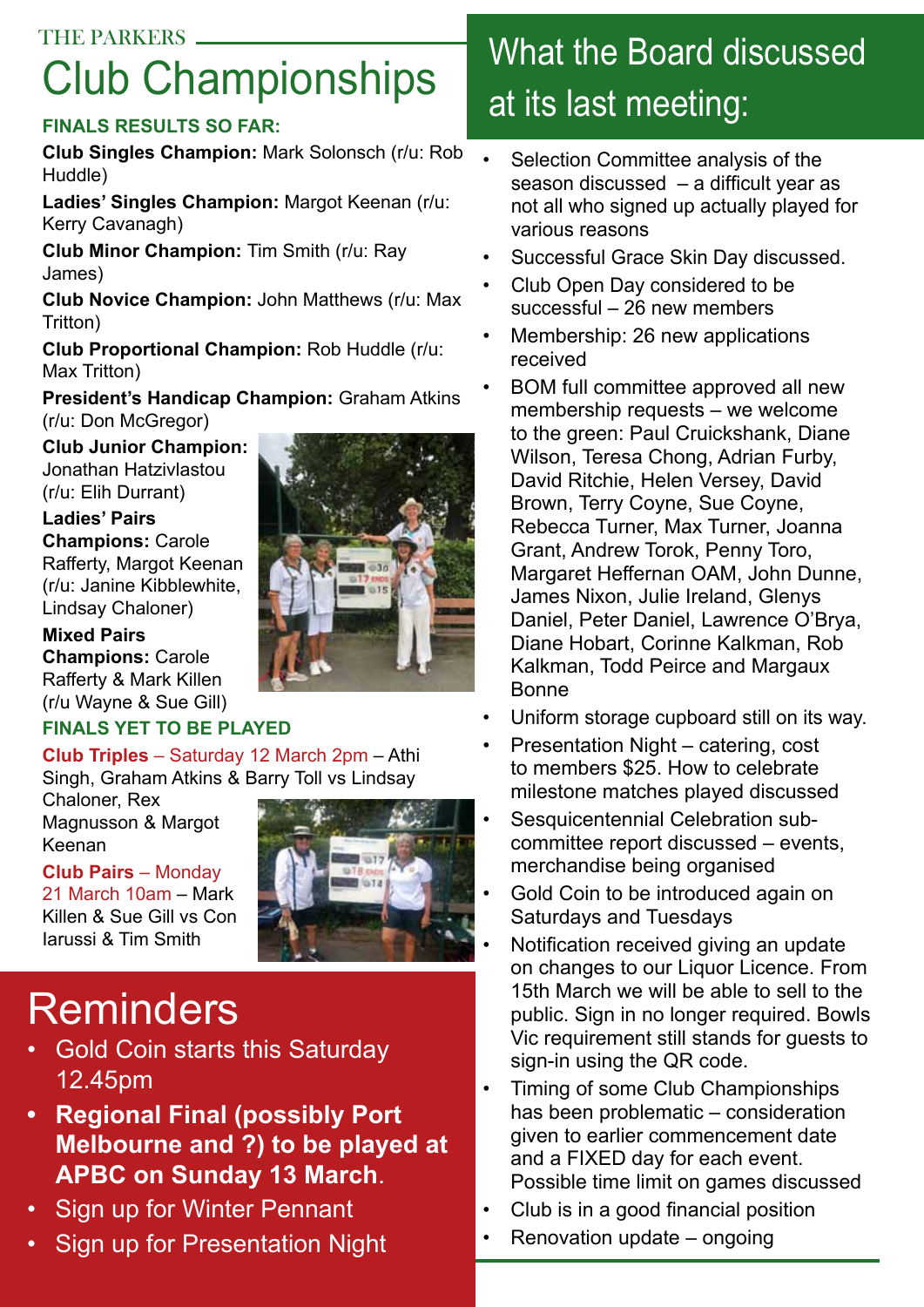# THE PARKERS. **around the club**

# **Annual General Meeting**

A reminder that the AGM will be held on Sunday 15 May this year, starting at 11am. Life and financial Bowls Members are invited to apply for elected positions and vote on any required decisions at the meeting or by proxy if you cannot attend. An information pack with the necessary forms will be sent to members later this month.

# ALBERT PARK LAKE

If you have responded to a recent email sent from the Club in regard to a tour of THE GRACE on 15 and 17 March, please note that this has been sent out in error. If you have accepted this invitation, that's fine, you can still come to our PRIVATE tour, with afternoon tea, on Wednesday 27 April 2-3.30pm. Formal invites will be sent out soon but put the date into your diaries.

## **the hunt for sherry glasses**

Remember those? Well the Sesquicentennial Celebrations sub-committee is looking for sherry glasses, if you have any hidden and unused in the cupboard please donate them to the club. Or, if passing an Op Shop, pop in and see if they have any. And for those who are too young to remember, sherry glasses look like shot glasses on a stem.

# **MERCHANDISE**

- White club jackets are back in stock at \$50
- Hat bands are \$12 each
- Caps \$15 each
- Grippo \$7
- Spray Chalk \$7
- Chocks for measuring \$5 each (ideal for Thirds)

Please see Lindsay if you wish to purchase any of the above.

# TWILIGHT League

With 3 more people signing up to play in week two and another two this week the Twilight League is of to a great start. Week 2 saw 14 players taking part in one triples match and a couple of pairs games, while this week saw 16 people playing in four pairs games. After two winning performances, Sue Macca stumbled to a loss this week, however she retains her top spot with 25 points, ahead of Andy on 21 and Sally on 17, who moves up three places, courtesy of the evening's biggest (9-shot) win partnered with new player this week, Bob Adler against Ian and Ray. The other games were all closely fought ending up 16-12, 13-9 and 12-10.

There are still four rounds to go, and remember that all players with a positive score will take home a share of the prize pool so plenty of opportunity to come along for an entertaining and possibly lucrative 12 ends.

## **League Table after Rnd 3**

| <b>Position</b> | Name                    | <b>Points</b>  |
|-----------------|-------------------------|----------------|
| 1               | Sue Macca               | 25             |
| 2               | <b>Andy Owens</b>       | 21             |
| 3               | <b>Sally Rushbrook</b>  | 17             |
| 4               | <b>Bob Adler</b>        | 12             |
| 5               | <b>Dick Swift</b>       | 11             |
| 6               | David Huggins           | 10             |
| Ξ               | Jenny Condon            | 10             |
| 8               | <b>Julie Fisher</b>     | $\overline{7}$ |
| 9               | Peter Lee               | 1              |
| 10              | Ken Bunning             | 0              |
| =               | <b>Lindsay Chaloner</b> | 0              |
| 12              | lan Fisher              | $-2$           |
| 13              | Jan Brooksbank          | $-5$           |
| 14              | <b>Tim Smith</b>        | $-12$          |
| 15              | <b>Gerry Smith</b>      | $-13$          |
| 16              | Graeme Macca            | $-15$          |
| 17              | Dot Olive               | $-22$          |
|                 | Ray James               | $-22$          |
| 19              | Rex Magnusson           | -23            |

**For further info, please contact Tim on (tim.c.smith.463@gmail.com or mobile 0401 645 805 or just turn up at 5:45pm on Wednesday**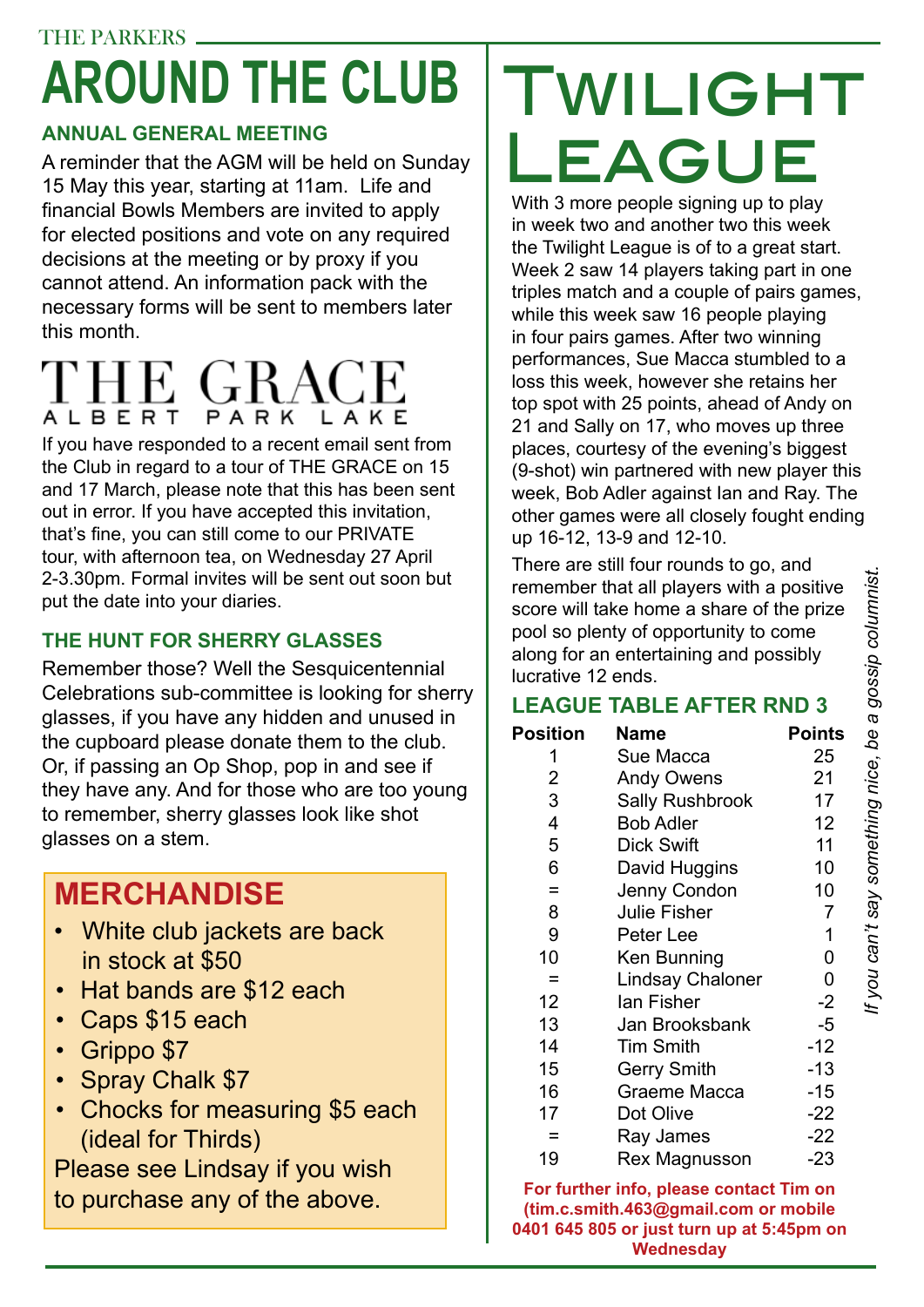# THE PARKERS UMP. WHEN THE<br>PHONE RINGS

If you're on the green and your phone rings in your bowls bag and also on your apple watch on the rink, is that 8 shots to the opposition?

Connected Coral

### *Dear Coral,*

*The relevant Instantaneous Penalty rules (Rules 38 and 40) included the Bowls Vic Conditions of Play (CoP) state that the use of electronic communication devices on the green is not permitted. This would include a watch connected to a phone. There are some siutations where such devices may be allowed, although these must have prior approval of the Controlling Body for the day and be advised to the Umpire of the day prior to the commencement of play. In the absence of such arrangements, the watch "ringing" would be in violation of the CoP. This could result in the Umpire awarding an instantaneous penalty equal to the number of bowls in play by a side (in a fours match, 8 shots), although a first occurence might lead to a formal warning instead. If so, any further infraction (by any player on the offending side) could well see the 8 shot penalty awarded to the other side. Best to leave all your devices in your bag. It's not that long to be off the grid.*

*From the Coach*

# **Autumn Skills** Coaching Program

Participation is required for all 6 sessions. Each session is repeated in the same week, so you have a choice of which to attend.

Session 1: Delivery technique review

Session 2: Aiming line method and evaluation

Session 3: Weight Control methods and evaluation

## **Learning Shots**

Session 4: Position bowls; draw under and around bowls Session 5: Trail shot and hit'n'sit shot

Session 6: Running shot and drive shot

If time: Block shot; in-off shot; plant shot and run-through shots



Session 1: Monday 14 OR Friday 18 March 4-6pm Session 2: Monday 21 OR Thursday 24 March 4-6pm Session 3: Monday 28 OR Thursdat 31 March 4-6pm Session 4: Monday 4 OR Wednesday 6 April 4-6pm Session 5: Monday 11 OR Thursday 21 April 4-6pm Session 6: Monday 25 OR Thursday 28 April 4-6pm



Winter Pennant is

# **Starting on Saturday 30 April 2022 and running for 7 weeks.**

It's a fun format of two bowl triples, with two medley rounds. Ideal for novice bowlers and open to all members.

Please sign-up on the sheet on the notice board (even if you're not available for all of the 7 weeks). Happy bowling!